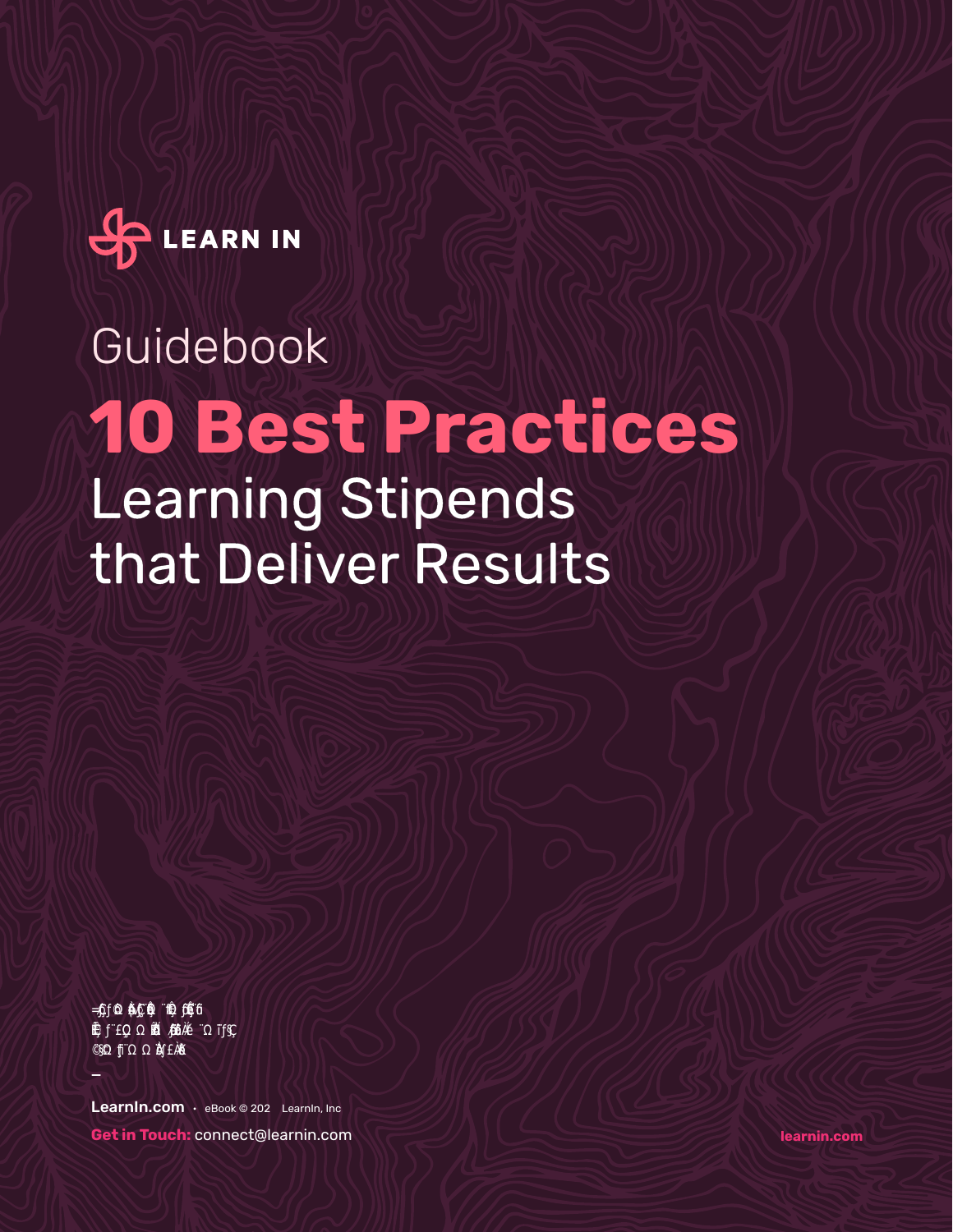

# **EXECUTIVE SUMMARY**

As we shift out of the pandemic, employees are rethinking what really matters to them, and this is impacting who they want to work for. Flexibility of hours or location has become more important than what previously mattered - money, perks or titles. To stay competitive, employers plan to newly offer or expand at least one employee benefit, prioritizing the ones workers deem most essential. But knowing where to focus across the employee population can be hard.

One area that has universal applicability is learning and employee development. Employees seek learning to develop new skills and hone existing ones. Employees want to feel that the job they do is important to the success of the business and that the business is investing time and money in them to have the job done correctly, and at the highest level. Learning is only one half of the equation, the other half is the "reason" why employees are keen to learn - it is about the opportunity to grow inside the organization.

*In this guide, we offer best practice ideas from hundreds of conversations with leading organizations, that encourage both learning and internal growth aligned to employee and business needs.*

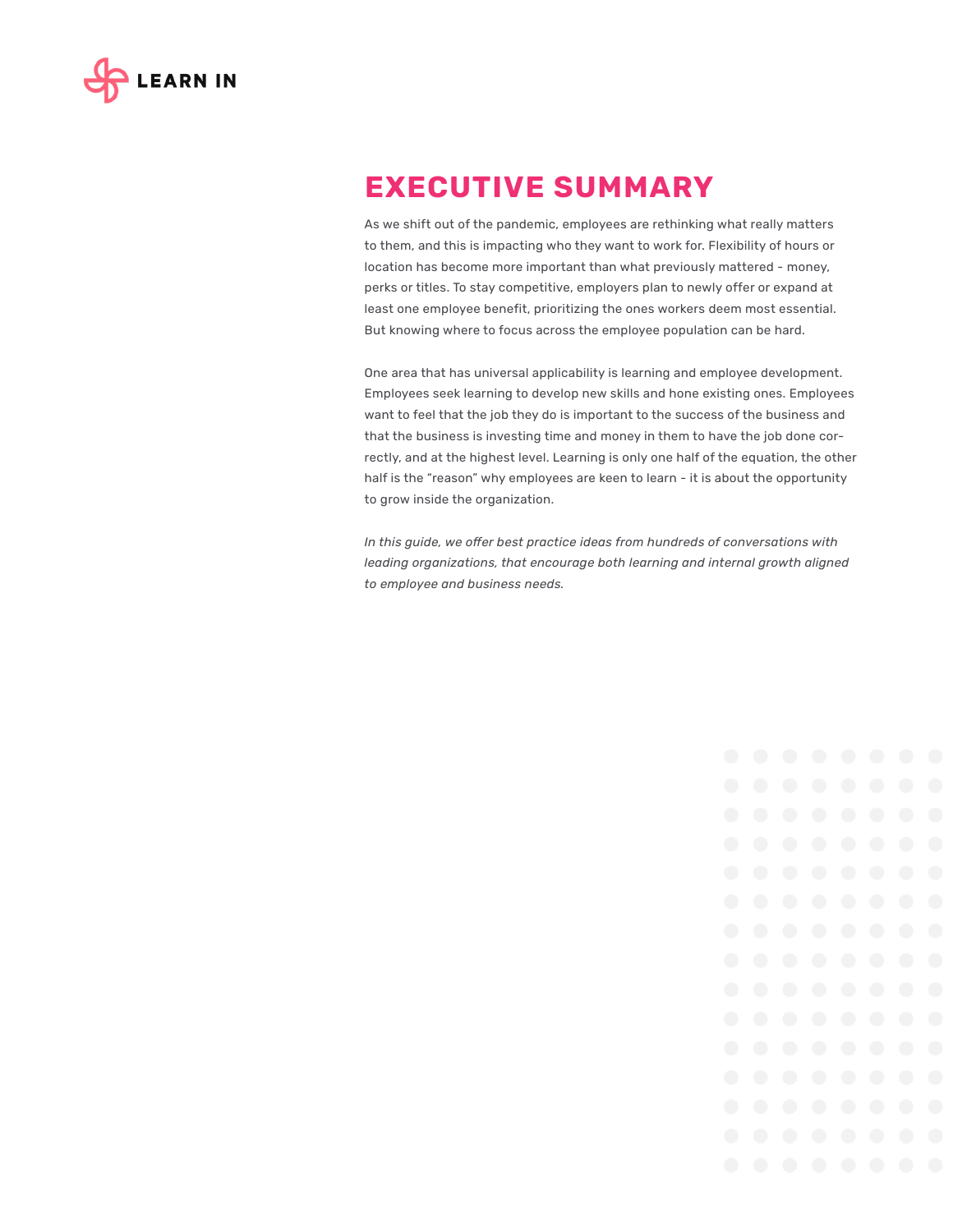

# **INTRODUCTION**

If you've ever conducted exit interviews, here's an oft heard dialogue: **"Could you share anything about why you're leaving?"**

"The reason I've decided to leave is that I don't see a career path here. There are roles within this company that I'd like to grow into and I'm keen to learn, but this company hasn't supported my development or helped me identify what my next step should be. My new employer is committed to employee development, and that's really important to me."

#### **Employees want something different**

The world of work has hit the reset button. Coming out of the pandemic, employees are rethinking what really matters to them, and this is impacting who they want to work for. A recent Prudential study says 26% of workers will be looking for a new job post-pandemic. The latest edition of LinkedIn's Workforce Confidence survey shows that freedom and personal control feel much more vital, with 50% of respondents saying that flexibility of hours or location has become more important to them, compared to what previously mattered - money, perks or titles.

The Novak Leadership Institute surveyed more than 1,000 full-time employees between the ages of 21 & 34, and found that today's young workers care primarily about how they are treated by their managers in terms of "respectful engagement," and "autonomous respect".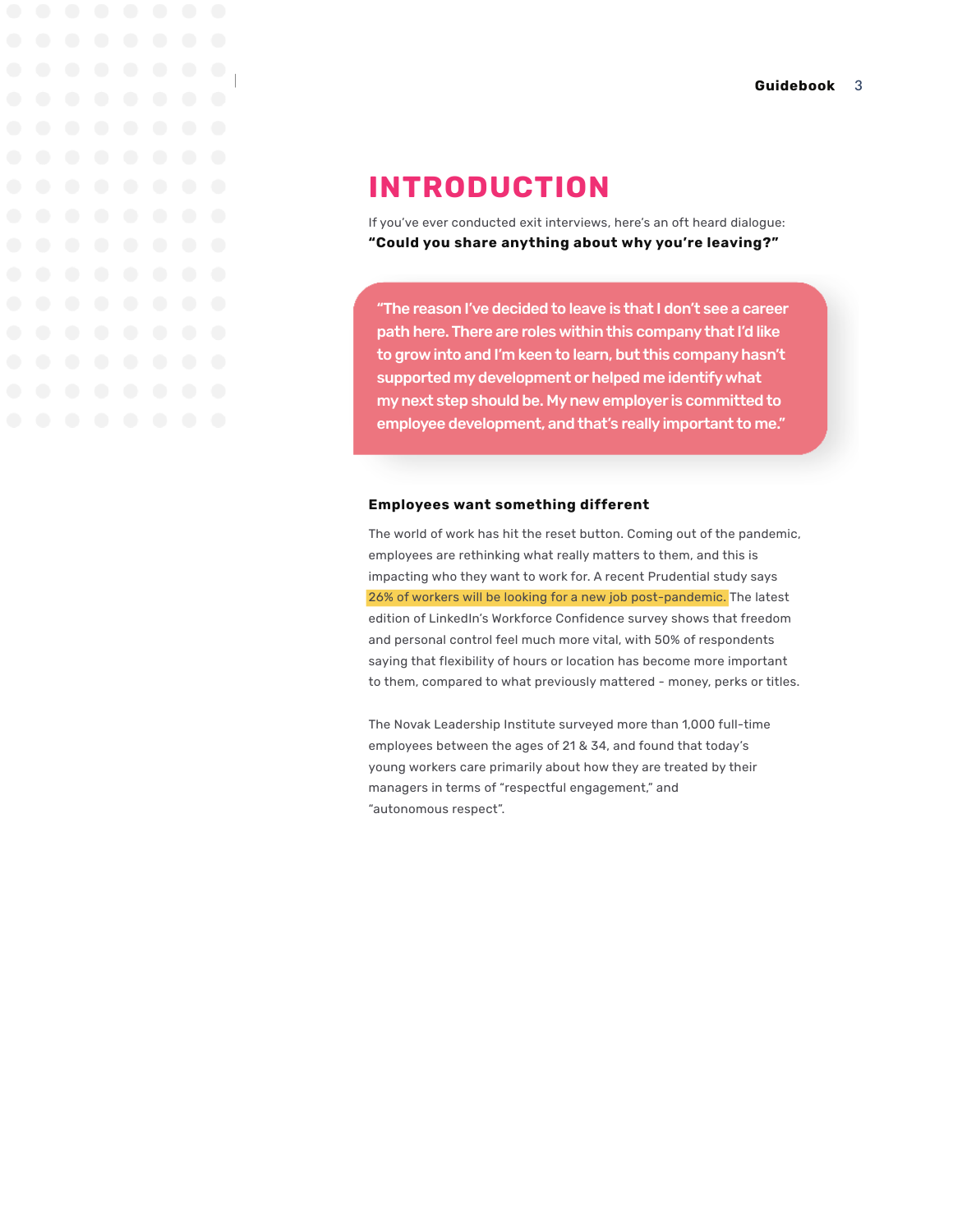

### **"THE GREAT RESIGNATION"**



### $n p r$

**The Great Resignation:** Why Millions of Workers are Quitting their Jobs.

### The Boston Globe

**'The Great Resignation' is looming:** Why people are quiting jobs post-pandemic



Before you join 'The Great Resignation' and quit your job, here's what you need to know

### Bloomberg<sup>®</sup>

**Quit Your Job:**  How to Resign after Covid Pandemic

### **AXIOS**

**"Great Resignation"** Wave Coming for Companies On the employer side, Care.com surveyed 500 human resource leaders and C-suite decision-makers, and found that almost all (98%) of the leaders plan to newly offer or expand at least one employee benefit, prioritizing the ones workers deem most essential, like learning opportunities, child and senior care benefits, flexibility around when and where work gets done, and expanded mental health support. It's critical that employers really listen to what their employees need, because the things that matter to employees are changing fast.

# **CREATE VALUE TODAY**  *AND* **TOMORROW**

For employers, knowing where to focus across the employee population can be hard, but one area has universal applicability - learning and employee development. For example:



According to a recent Learn In and Upskill.News report, the primary reason why employees seek learning is to develop new skills and hone existing ones. Employees want to feel that the job they do is important to the success of the business and that the business is investing time and money in them to have the job done correctly, and at the highest level.

But another advantage of investing the appropriate training in an employee, is that they will develop a greater sense of connection as they become more valuable to the company. **"Research suggests that people who practice continuous or lifelong learning are happier on average."** Gallup research reveals that when employees–particularly millennials–are satisfied with the career development programs available to them, they are more likely to remain with an employer.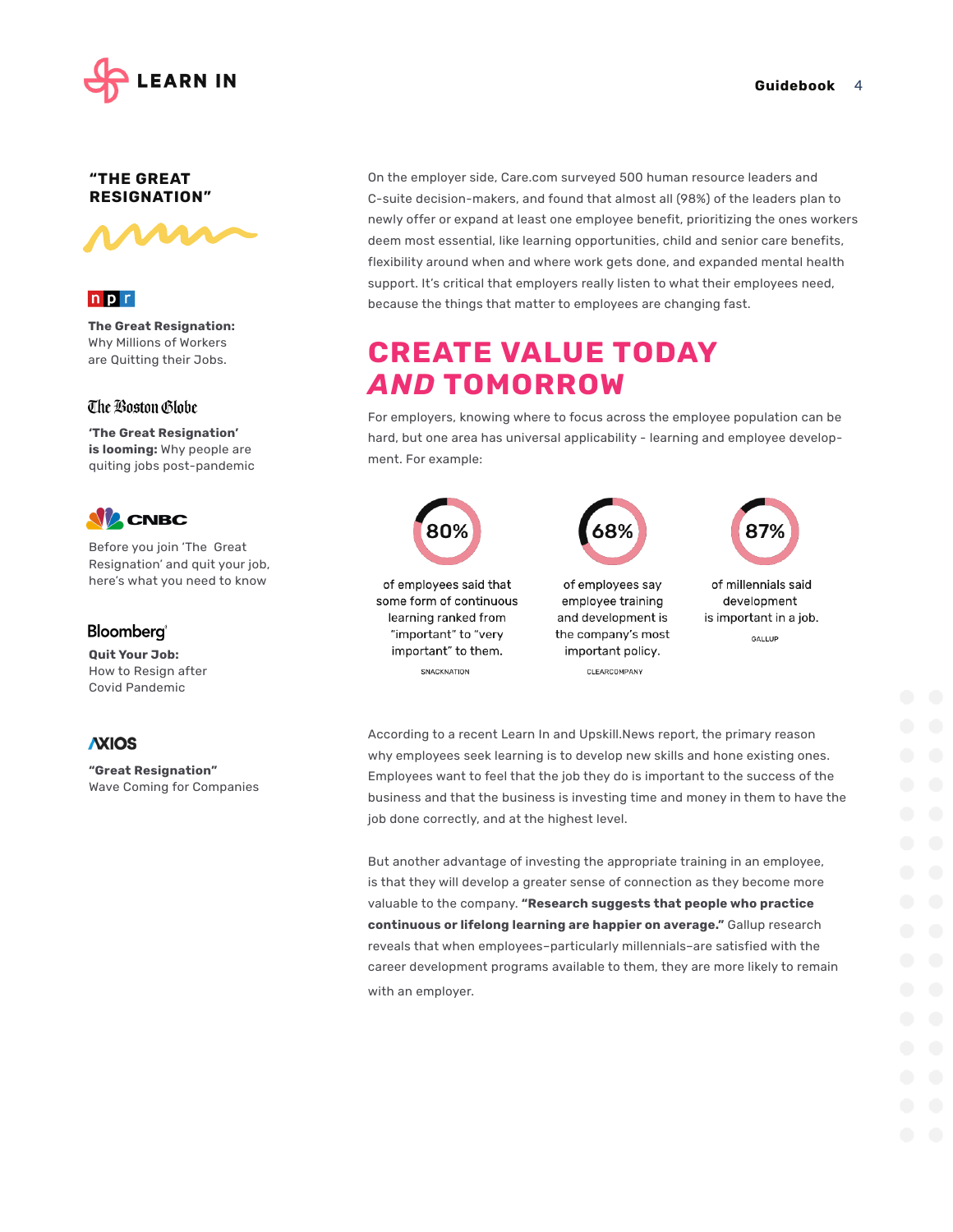

their employees.

#### **IN GOOD COMPANY**

#### **Wyzant**

Wyzant offers employees \$2,000 per year in learning stipends. Andrew Geant, cofounder of Wyzant, believes learning stipends have proven effective at boosting employee retention and even improving Wyzant's recruiting capabilities in an increasingly competitive market.

**"In interviews, potential employees often cite the learning stipend as a top reason they applied".** - Geant

#### **Slack**

Slack explains that employees receive \$500 annually towards a personal development opportunity of their choice and \$2000 annually for professional development.

#### **Webflow**

Through Compt, Webflow offers a \$1,000/year learning and development stipend for their employees.

#### **Buffer**

Buffer spends \$20/month on every employee learning in three main ways: Core learning, Stretch learning, and Holistic development.

#### **HelpScout**

The Help Scout has a "Learn Something Stipend" where each employee is given \$1,800 to spend annually on learning.

#### **Balsamiq**

Balsamiq gives their employees \$3,000/year to spend on books. classes, travel, accommodation and fees for attending conferences.

#### **OTHERS**

Google, Boston Scientific, 1-800-Contacts, Raytheon, Degreed, Gong, Oracle.

## **OUTCOMES NOT PING PONG**

While ping pong tables and the latest healthy snacks might excite employees in the short term, investing in learning is a win-win for employees and employers alike - immediately and in the future.

According to Deloitte and Huffington Post reports, being able to grow in a position and feel good about the job they are doing is important to an individual, directly impacting how they perform, and their view of the organization:



# **"LEARNING" IS ONLY A MEANS TO AN END**

and processes.

Learning is only one half of the equation, the other half is the "reason" why employees are keen to learn - it is about the opportunity to grow inside the organization. According to Gallup, Among millennials—who make up 35% of the workforce, the largest generational group—87% consider potential career growth and development opportunities important when considering a job offer. 68% of millennials who strongly agree they have had opportunities at work to learn and grow in the past year plan to be with their organization for at least another year.

From hundreds of conversations with leading organizations, we've captured 10 best practice ideas that encourage both learning and internal growth aligned to both employee and business needs:

#### **1 Start Small for All**

Many organizations allocate training budgets for departments or have a centralized learning budget for employees. This is a great source of funding for - a learning stipend - essentially a cash benefit for employees to pursue professional development, continuation, or even personal learning. You can start small for all employees, we've even seen a \$50 to \$100 per year per employee to begin with. This is money well spent (see idea 9 and 10 below).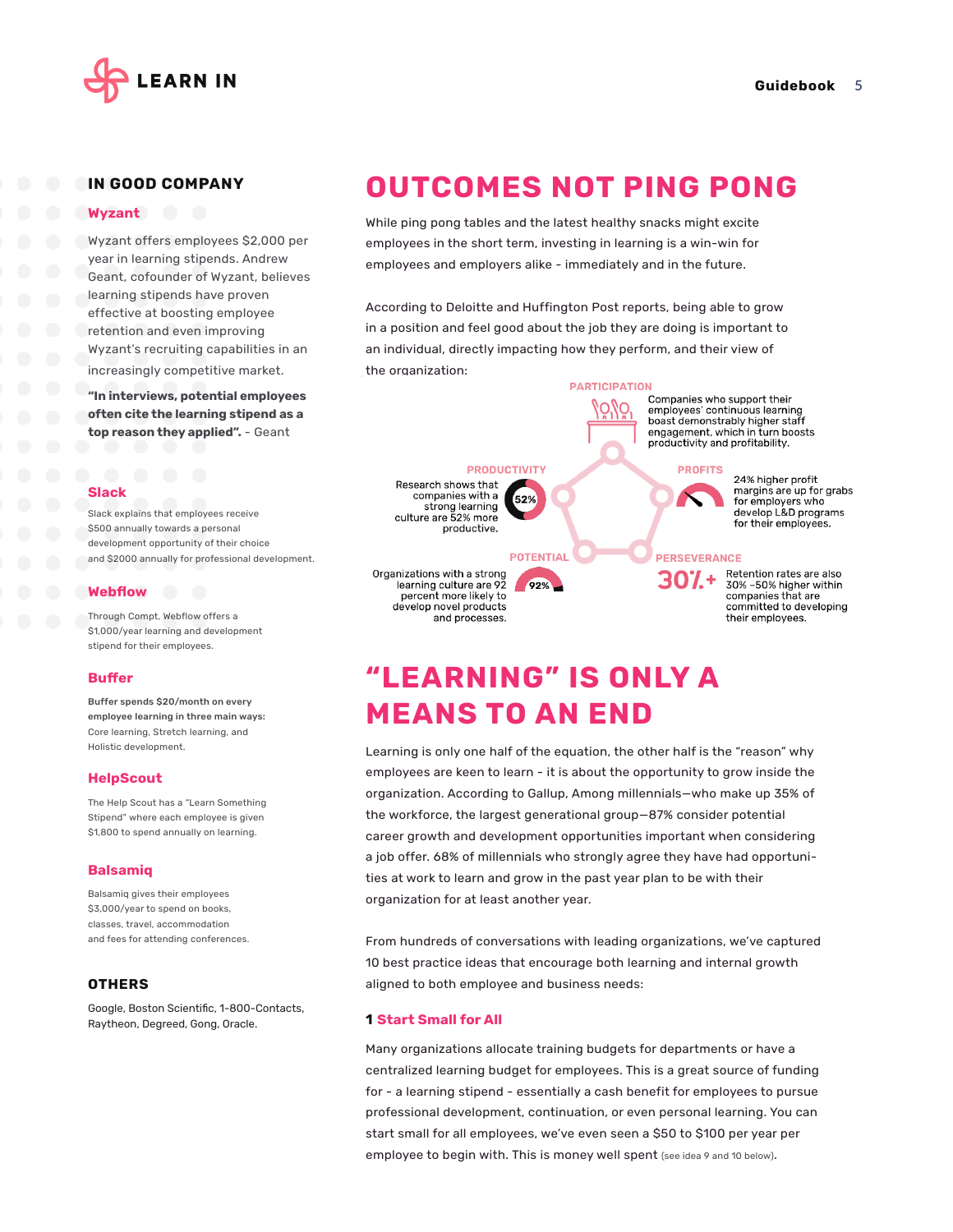

#### **2 Make Financing Flexible**

Funding stipends don't have to be limited to one budget source. It is important to think laterally about where the source of funding could come from. Organizations source funds from other benefits line items (reducing one item in the kitchen for instance), from line-of-business budget (for example, reallocating discretionary spend), from the learning and development budget (reducing one or two in-person trainings), or, the most popular, tapping into traditional tuition assistance, optimizing it as only a handful of employees benefit currently.

Leading organizations are moving away from pre-purchasing 100s of licenses to one vendor that are underutilized by employees and aren't contextually relevant. This unlocks budget to reallocate into learning stipends and means budget is spent on learning that is used by employees.

#### **3 Target Stipend Spend to Needed Skills**

Learning stipends are a great way to understand which employees are passionate about learning. Armed with this information and knowing what skills are needed aligned to your strategy, you can then offer targeted incentives for specific programs, towards specific teams or individuals, or for completion of skills-building within a certain time period (see idea 7 for more on this). These incentives can be added on to an employee's learning stipend in a targeted way, to optimize the available development budget. If you offer a prepaid stipend credit card, this targeted process becomes even easier to manage and control.

#### **4 Remove the Barrier of Reimbursement**

For learning programs that require a budget in the hundreds or thousands, most companies rely on a reimbursement policy. This prevents employees from being able to participate, especially for various populations or entry-level employees. By offering a prepaid virtual card for the learning stipend, you instantly remove the barrier that exists when you require employees to pay upfront, with cash they may not have access to. Add strong management and controls to this process by setting stipend limits or only offering stipends for select skill-building programs.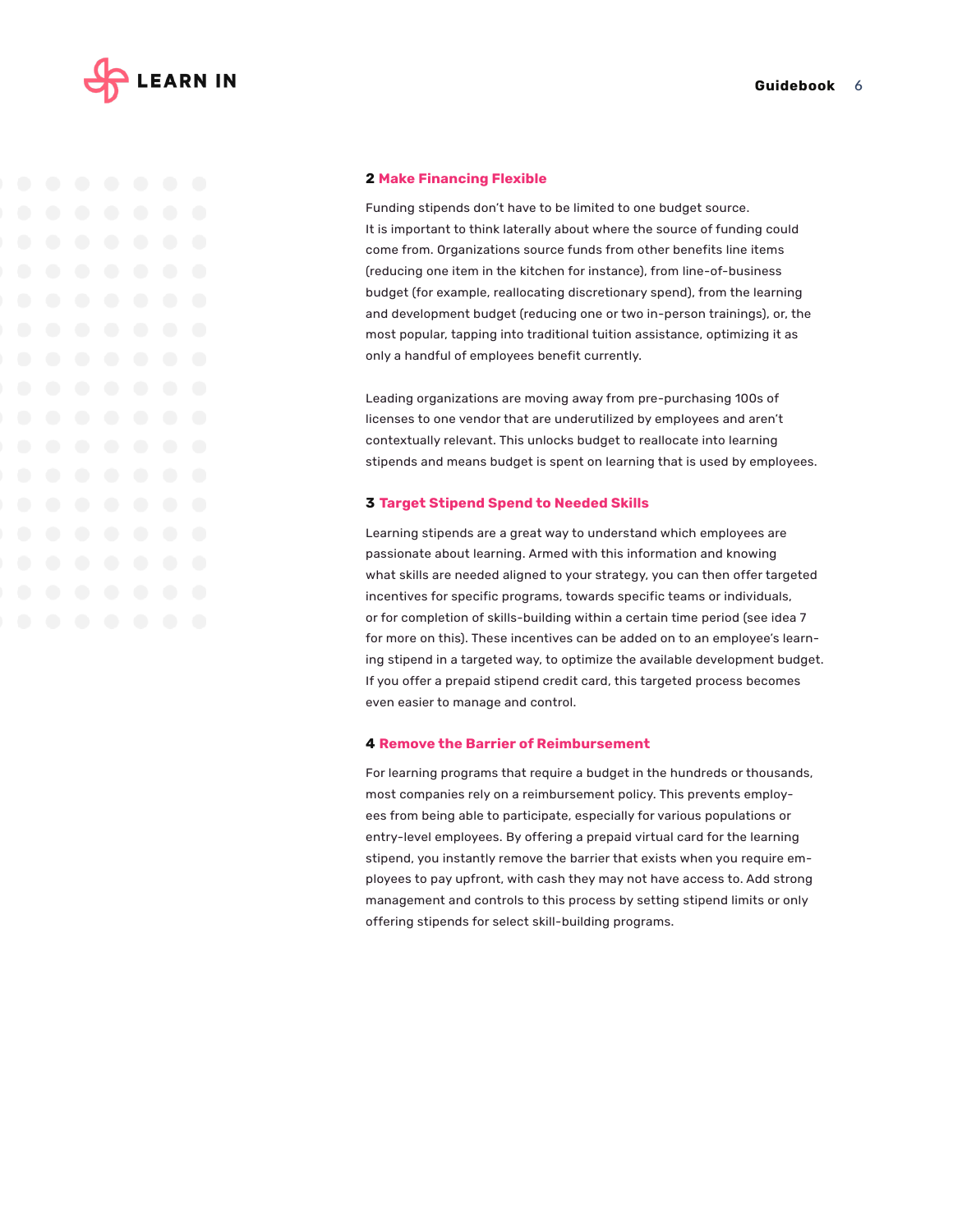

#### **5 Programs for Job-Ready Skills**

Often companies provide lots of content that only a very few motivated learners engage with on a regular basis. Even when they do, most are gaining knowledge and not building skills. As shared earlier, it is important to think of the learning stipend as a means to an end - the end being career growth and internal mobility. So just giving everyone a budget for learning isn't going to be enough. Programs that are made available to employees within the given budget need to be designed to (1) uplevel learners with a new skill that would enable them to expand their scope of role, or (2) result in a promotion, raise, or career shift. Remember, offering a learning stipend empowers employees to learn but participation lifts when they also know what skills are needed to lift their job performance, or improve their internal mobility.

#### **6 Consistency & Quality Matters**

Learning stipends shouldn't be seen only as a perk or a benefit, rather, it is an opportunity to establish a "learning-first" mentality, while ensuring that the workforce is choosing to build skills in the areas where the business will need future capability.

Give employees choices of where they can spend their learning stipend, but carefully curate those choices based on a criteria of high quality and consistent material, whether that's subscriptions to MasterClass or Audible, to skill-specific bootcamps, university courses, or continued education. The value of this will be realized when you can say with confidence that every employee in the workforce has the chance to choose from only the programs that meet your organization's quality bar.

#### **7 Encourage Learning Now Not Later**

With the rapid digitization of every industry, the half-life of valued skills is shortening. Related to point 3, we found that many organizations not only select programs aligned to skill needs, but also add a time-bounded incentive to encourage faster completion, as well as approved learning time during work hours so more employees complete learning.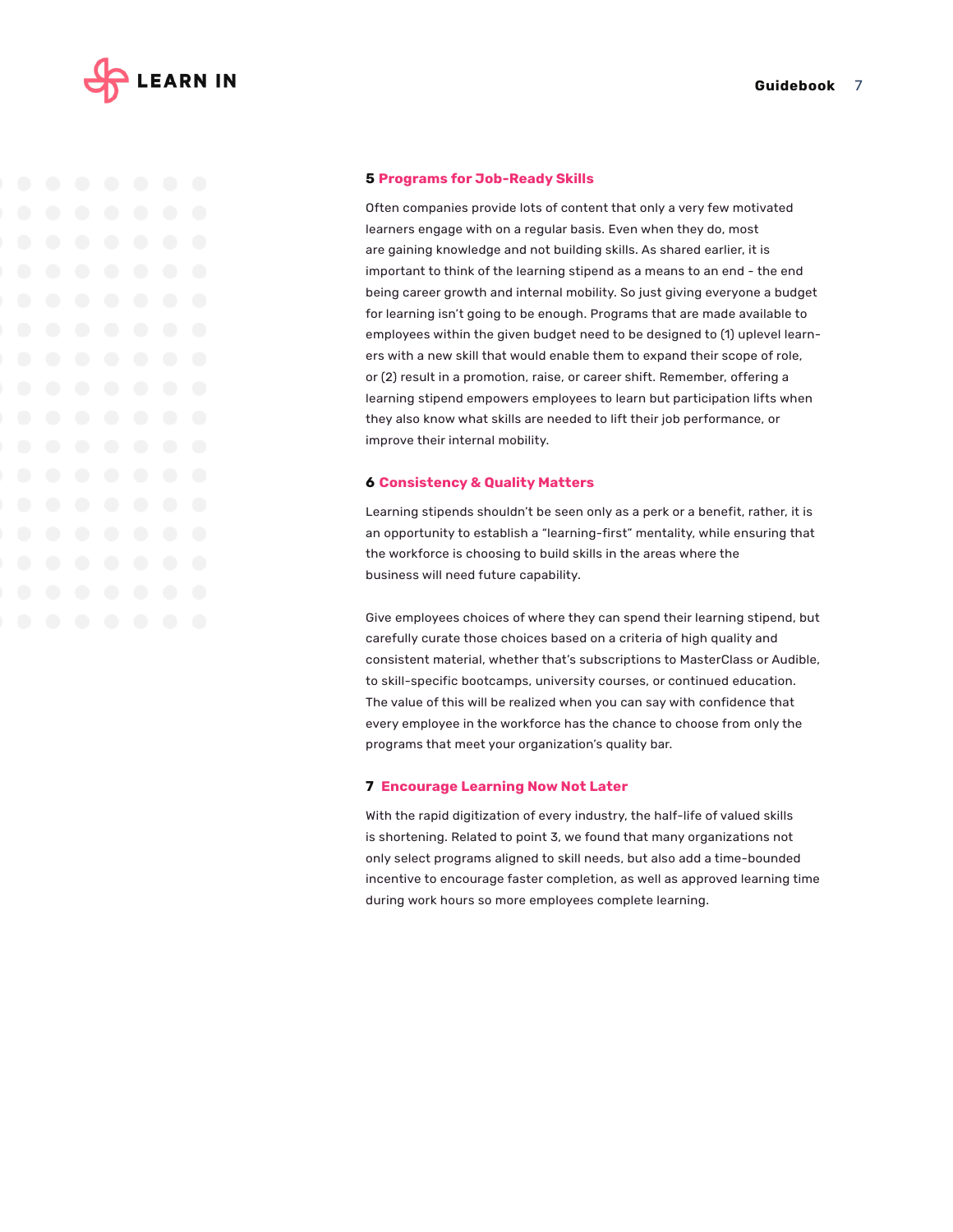

#### **8 Ensure Skill-Building Completion & Success**

Often companies provide lots of content that only a very few motivated learners engage with on a regular basis. Even when they do, most are gaining knowledge and not building skills. As shared earlier, it is important to think of the learning stipend as a means to an end - the end being career growth and internal mobility. So just giving everyone a budget for learning isn't going to be enough. Programs that are made available to employees within the given budget need to be designed to (1) uplevel learners with a new skill that would enable them to expand their scope of role, or (2) result in a promotion, raise, or career shift. Remember, offering a learning stipend empowers employees to learn but participation lifts when they also know what skills are needed to lift their job performance, or improve their internal mobility.

#### **9 Measure Outcomes of Every Learner**

Learning stipends shouldn't be seen only as a perk or a benefit, rather, it is an opportunity to establish a "learning-first" mentality, while ensuring that the workforce is choosing to build skills in the areas where the business will need future capability.

Give employees choices of where they can spend their learning stipend, but carefully curate those choices based on a criteria of high quality and consistent material, whether that's subscriptions to MasterClass or Audible, to skill-specific bootcamps, university courses, or continued education. The value of this will be realized when you can say with confidence that every employee in the workforce has the chance to choose from only the programs that meet your organization's quality bar.

#### **10 Beyond a Perk for Real Data-Driven Results**

Do learning stipends aligned to needs pay off? Yes, in two key ways. First, by letting learners have more control and own their development, there's a shift in the internal workforce mindset, and you're tapping into intrinsic motivation which converts into greater productivity. Second, as HR industry analyst Josh Bersin crunched the numbers in his article, Rethinking the Build vs. Buy Approach to Talent. He found that training existing workers costs two-thirds less than hiring a new employee, which amounts to a savings of \$116,000 per employee over three years. At a pure cost level, building skills from within pays for itself compared to replacing an employee.

Add the productivity gains and retention, and the benefits multiply. Keep these best practice ideas at the top of your mind as you think about the "why" of offering a comprehensive, needs driven, learning stipend to your workforce.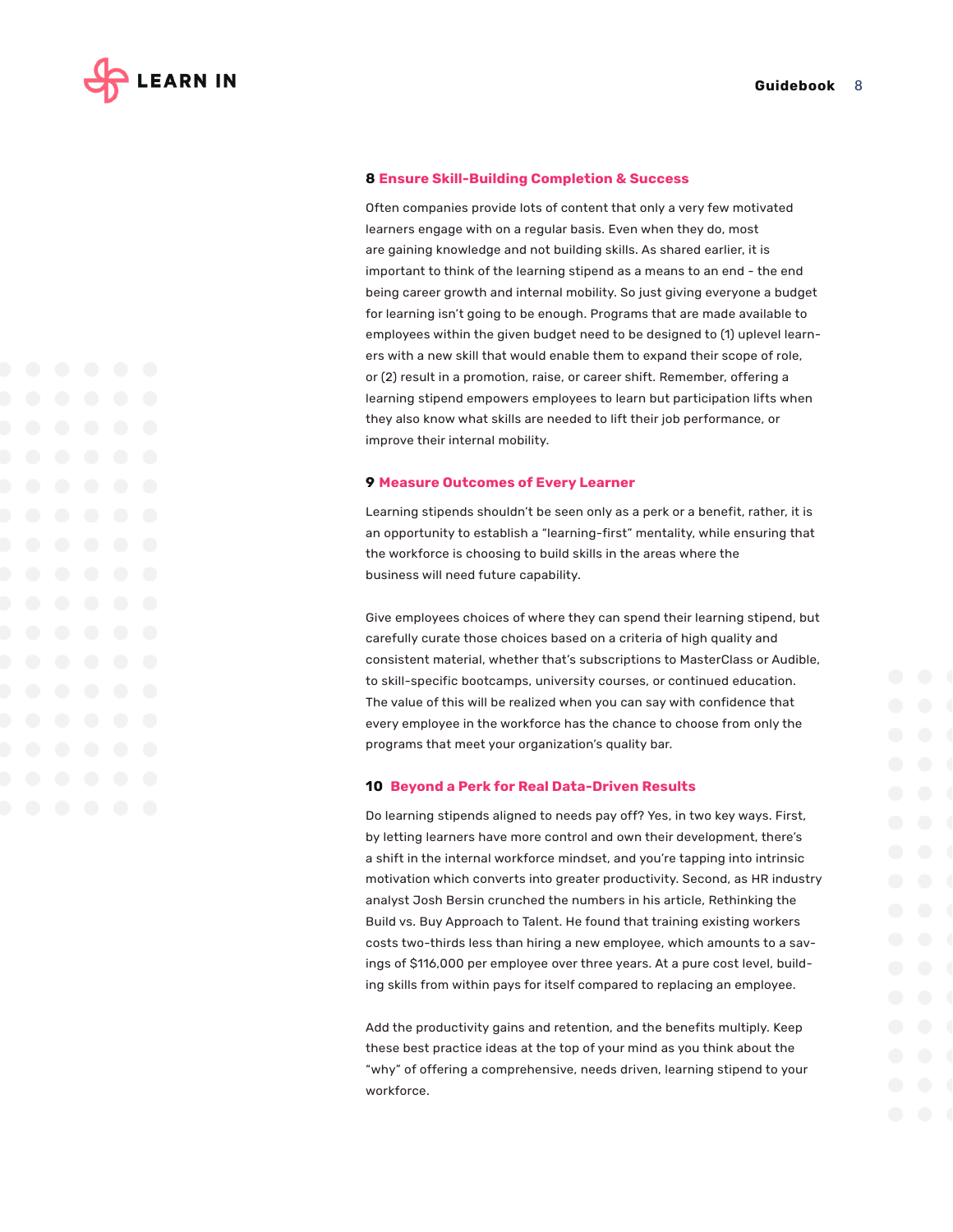



# **BENEFITS THAT GO BEYOND EVERY OTHER BENEFIT**

There is no doubt that employees are prioritizing flexibility, mental health, better work-life balance, and learning opportunities. You can rapidly move the needle for every employee by creating a sense of learning empowerment and confidence by providing accessible opportunities for internal growth. Apply the ideas outlined above, from the world's-best organizations, to reap these benefits:

### **APPLY THE IDEAS ABOVE TO REAP THESE BENEFITS:**

- **Instantly lift morale and engagement**
- **I** Reduce churn, with less of your team looking outside for their next opportunity
- Attract better talent, as you'll have a competitive advantage in hiring
- **U** Upskill your workforce through smart optimization of learning budgets aimed towards the skills that matter

The skills gap has been understood but not addressed by most businesses. The fear for many companies is that they spend time and money developing people, only to see them take those newly acquired skills to another company. However, research proves otherwise. So if employee morale, engagement, retention and capacity matters to your business, can you afford not to champion the cause for a learning stipend at scale?